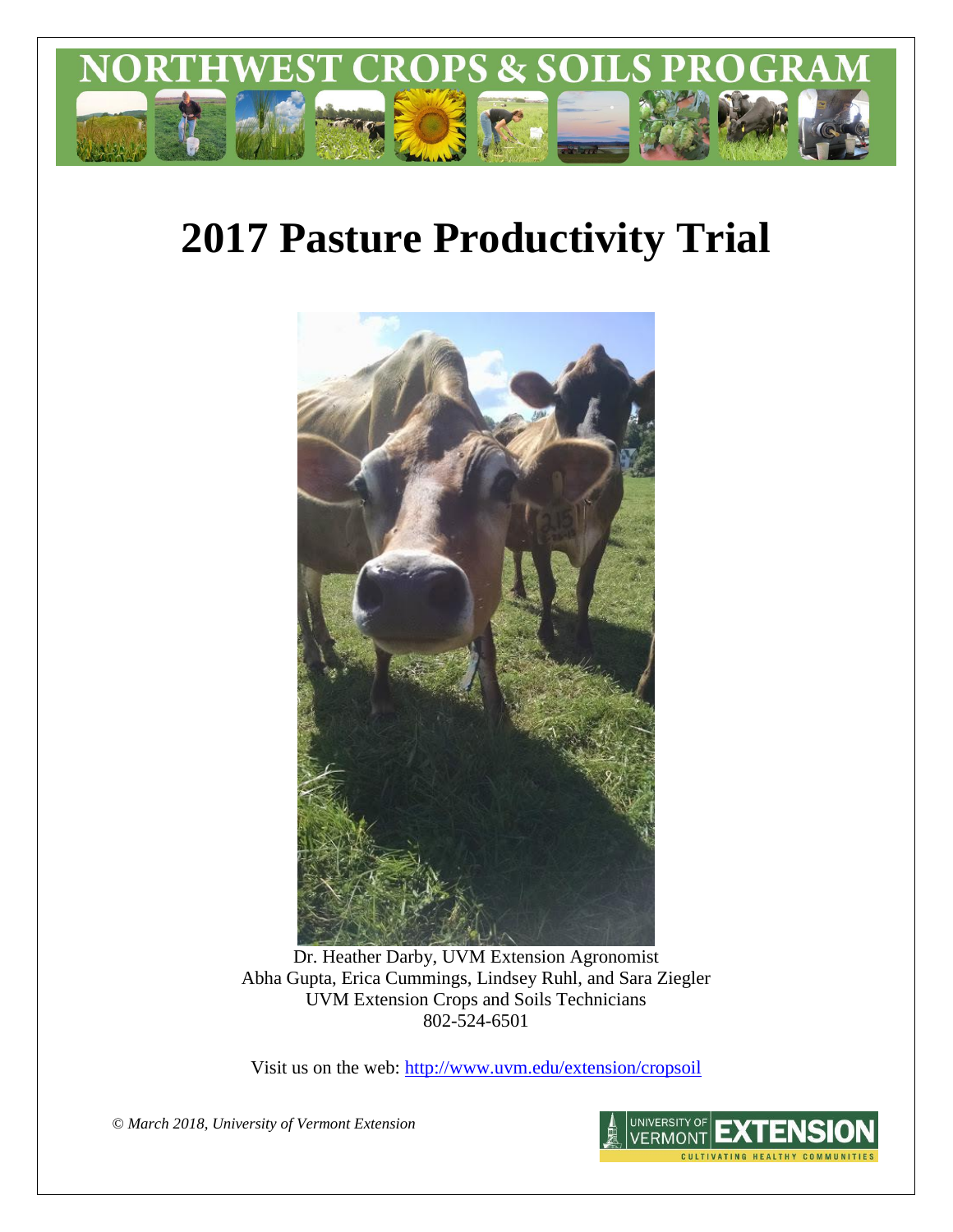### **2017 PASTURE PRODUCTIVITY TRIAL**

Dr. Heather Darby, University of Vermont Extension heather.darby[at]uvm.edu

Pasture is an essential component of the ration on organic dairy farms. Productivity of pastures is key to ensure the cattle have a plentiful source of high quality feed during the entire grazing season. Optimal management of pastures should include animal, plant, and soil factors. This project aims to identify weak links in the pasture system and evaluate the impact of adopting new strategies to overcome barriers to productivity. In this case, soil fertility was identified as the primary weak link to productivity.

The pasture where this research took place was seeded to grass about 30 years ago and prior to that had been used for corn silage. For the last 10 years, the pasture has been minimally fertilized with a spring or fall manure application at a rate of 3000-4000 gal ac<sup>-1</sup>. The pasture consisted primarily of grass with low diversity and a very low percentage of legumes. This species scenario substantially increases the pasture demand for nitrogen (N). The long-term strategy to improve yield and quality included over-seeding the pasture to improve species diversity and ultimately provide higher yields and quality, which was done during June 2015. A goal was to increase legume percentage to minimize the need for N in the pasture system.

Our project focused on evaluating N fertility applications for impact on pasture yield and quality. Sodium nitrate (SN: 15-0-2), pelletized poultry manure (PM: 5-4-3), and a combination of SN and PM were used as fertilizer applications. Sodium nitrate has the advantage of only providing a readily available form of N. Other organic fertility sources generally release slowly over time and also contain additional nutrients like phosphorus (P) and potassium (K). Many organic dairy farmers in Vermont may have fields that are already high in P. In light of water quality regulations, farmers may need to seek ways to fertilize their fields without over-applying P in the form of organic fertilizers (manures, composts). Data was collected throughout the growing season to determine the impact of N fertility management strategies on pasture productivity.

## **MATERIALS AND METHODS**

The project was conducted at Holyoke Farm located in St. Albans, VT. The soil type is a Massena stony loam and the soil test of the field indicated that P was at a low level and K were at a medium soil test level (Table 1).

| pH  | Organic matter | <b>Phosphorus</b> Potassium |      | Calcium | <b>Magnesium</b> | Sodium | <b>Aluminum</b> |
|-----|----------------|-----------------------------|------|---------|------------------|--------|-----------------|
|     | $\frac{0}{0}$  | ppm                         | ppm  | ppm     | ppm              | ppm    | ppm             |
| 6.2 | 4.0            | l.b                         | 53.8 | 620     | .64              | 30     | 30.4            |

| Table 1. Soil quality characteristics, Holyoke Farm, St. Albans, VT, 2016. |  |  |  |
|----------------------------------------------------------------------------|--|--|--|
|                                                                            |  |  |  |

A base fertility application of solid manure at 8.5 tons  $ac^{-1}$  was applied in the fall of 2016, contributing 105 lbs ac-1 of total N, 69 lbs ac-1 of P, and 85 lbs ac-1 of K. In April, wood ash (5.1% soluble potash) was spread at a rate of 1650 lbs  $ac^{-1}$  over the 18-acre field, contributing 84 lbs  $ac^{-1}$  of K.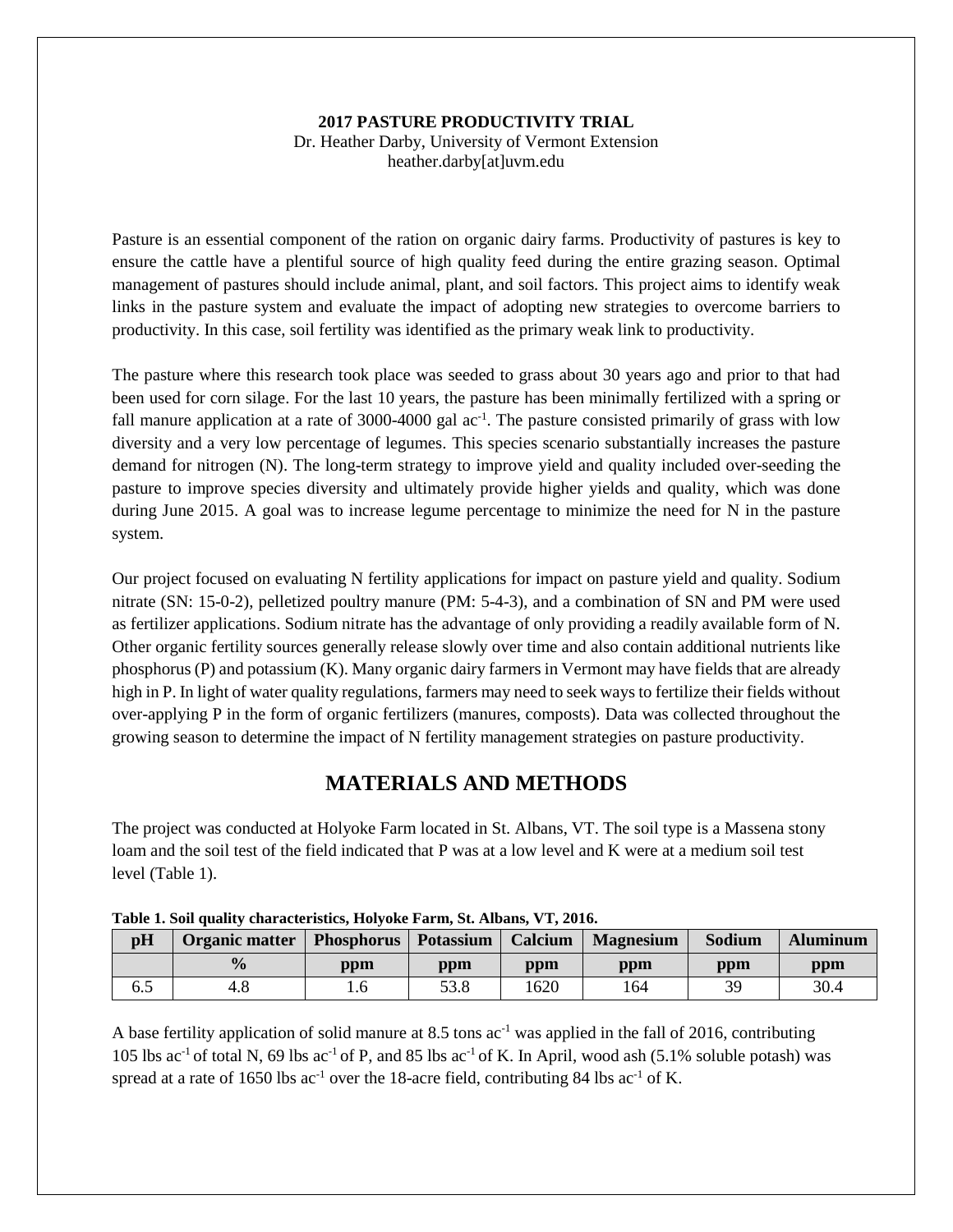The experiment was implemented using a randomized complete block design. The experimental area was within the 18 acres of pasture that were grazed by 60 cows using management intensive grazing techniques. Cows were given approximately 1 acre of pasture, representing 1 paddock, for every 24 hours that they grazed. Through the course of the season cows grazed the 18 acres six times. For the experiment, a portion of one paddock was divided into plots 10'x20' in size. The experiment had three fertilizer treatments and one un-fertilized control. Fertilizer treatments consisted of 1) SN, 2) PM, and 3) SN + PM. Allganic brand sodium nitrate from the SQM Company (Atlanta, GA) and Kreher Family Farm (Clarence, NY) 5-4-3 poultry manure were sourced for the project. General plot information is shown in Table 2.

|                              | <b>Holyoke Farm</b>         |  |  |  |
|------------------------------|-----------------------------|--|--|--|
| <b>Trial Information</b>     | <b>St. Albans, VT</b>       |  |  |  |
|                              | Massena stony loam          |  |  |  |
| Soil type                    | $0-3\%$ slope               |  |  |  |
| Previous crop                | Permanent pasture           |  |  |  |
| Plot size (ft)               | $10 \times 20$              |  |  |  |
| Grazing cycles               | $May - October, six cycles$ |  |  |  |
| Fertilizer application dates | $15$ -Jun                   |  |  |  |

**Table 2. General plot management, St. Albans, VT, 2017.**

The application rate of SN and PM was based on crop removal rates of the pasture. Nitrogen was applied based off of crop removal rates for intensively managed grass pasture across the entire season, which is 145 lbs N ac<sup>-1</sup>. Organic standards only allow using SN to meet 20% of crop N removal rates, at most, which equaled to 29.0 lbs N  $ac^{-1}$  or a total of 193 lbs  $ac^{-1}$  of SN product. For the SN only treatment, this was the only fertilizer applied. The rate of PM application was matched to the crop removal rate of P (57.5 lbs P ac-1 ). This was to replicate scenarios where over-application of P is of strong concern, and this equaled to 1438 lbs ac<sup>-1</sup> of PM. For the PM only treatment, this was the only fertilizer applied. For the SN + PM treatment, the rate of SN and PM described above were both applied. An overview of all treatments used in both experiments is shown in Table 3.

**Table 3. Pasture productivity trial treatments, St. Albans, VT, 2017.**

| <b>Treatment</b>                           | <b>Total product</b><br>applied | Nitrogen rate                 | <b>Phosphorus rate</b>        | Potassium rate                |  |
|--------------------------------------------|---------------------------------|-------------------------------|-------------------------------|-------------------------------|--|
|                                            | $\text{lbs}$ ac <sup>-1</sup>   | $\text{lbs}$ ac <sup>-1</sup> | $\text{lbs}$ ac <sup>-1</sup> | $\text{lbs}$ ac <sup>-1</sup> |  |
| Sodium nitrate (SN)<br>$15 - 0 - 2$        | 193                             | 29.0                          |                               |                               |  |
| Kreher's poultry<br>manure (PM)<br>$5-4-3$ | 1438                            | 71.9                          | 57.5                          | 43.1                          |  |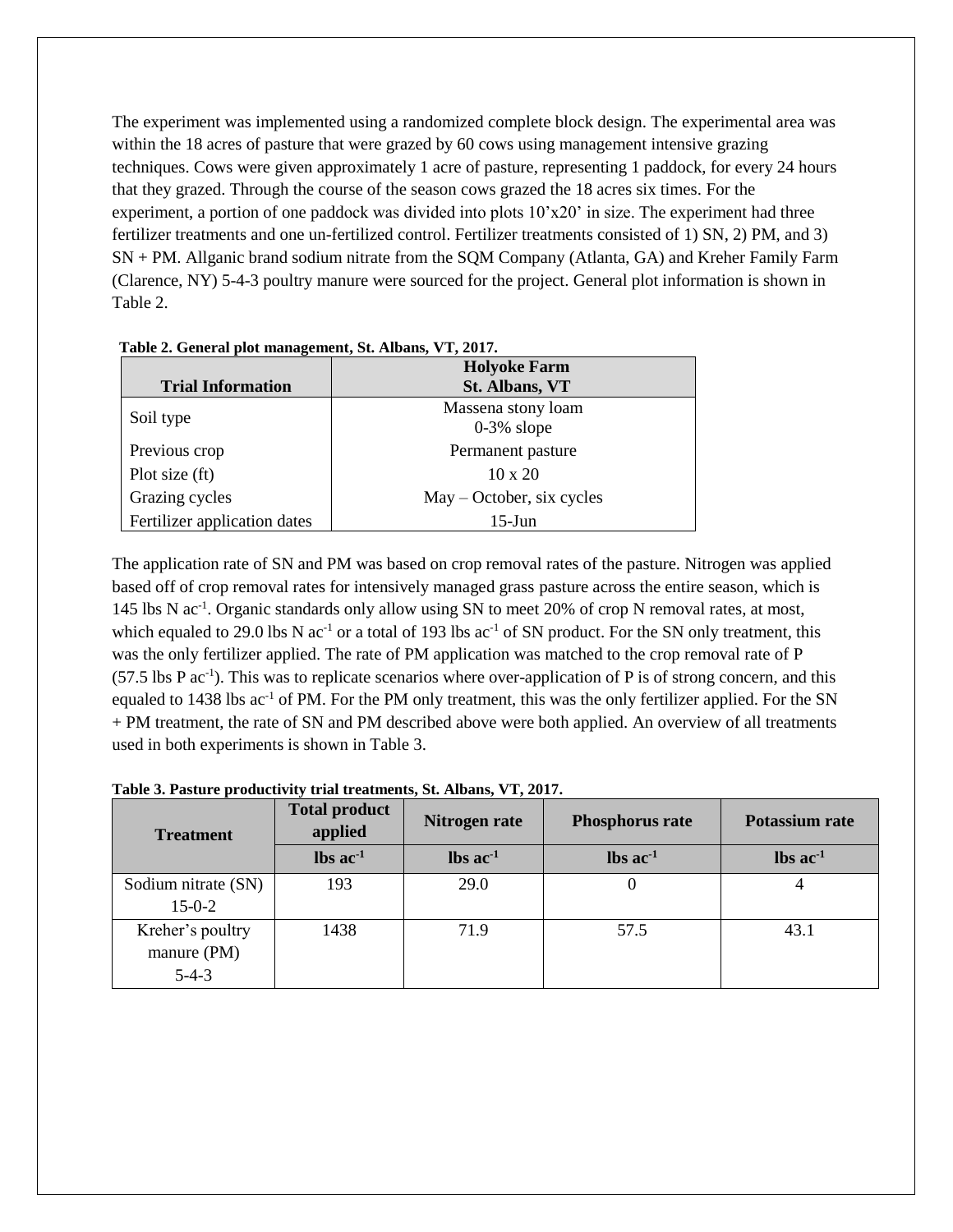| Sodium nitrate   | 193  | 29.0 | U    | 4    |
|------------------|------|------|------|------|
| $16-0-0$         |      |      |      |      |
| <b>AND</b>       |      |      |      |      |
| Kreher's poultry | 1438 | 71.9 | 57.5 | 43.1 |
| manure           |      |      |      |      |
| $5-4-3$          |      |      |      |      |
| $SN + PM$        |      |      |      |      |
| Control          | None | None | None | None |

Fertilizer treatments were applied in one application. The application was completed on 15-Jun, after the 2<sup>nd</sup> grazing cycle. Fertilizers were broadcast by hand.

Soil nitrate-N samples were taken prior to the first and third grazing cycle and after the sixth grazing cycle. Pasture plots were sampled by clipping the contents within two 0.5  $m<sup>2</sup>$  quadrats per plot just before each grazing cycle to determine biomass yield and quality. Samples were dried until they reached a stable weight and then sent to Dairy One Forage Laboratory (Ithaca, NY) for wet chemistry analysis of crude protein (CP), net energy lactation (NEL), relative feed value (RFV), and neutral detergent fiber (NDF), and calcium, phosphorus, magnesium, potassium, and sodium concentrations on a dry matter basis.

The bulky characteristics of forage come from fiber. Forage relative feeding values (RFV) are negatively associated with fiber since the less digestible portions of plants are contained in the fiber fraction. The detergent fiber analysis system separates forages into two parts: cell contents, which include sugars, starches, proteins, non-protein nitrogen, fats and other highly digestible compounds; and the less digestible components found in the fiber fraction. The total fiber content of forage is contained in the neutral detergent fiber (NDF). This fraction includes cellulose, hemicellulose, and lignin. Because these components are associated with the bulkiness of feeds, NDF is closely related to feed intake and rumen fill in cows.

Net energy of lactation (NE<sub>L</sub>) is calculated based on concentrations of NDF and acid detergent fiber. NE<sub>L</sub> can be used as a tool to determine the quality of a ration. However, it should not be considered the sole indicator of the quality of a feed as  $NE<sub>L</sub>$  is affected by the quantity of a cow's dry matter intake, the speed at which her ration is consumed, the contents of the ration, feeding practices, the level of her production, and many other factors.

Results were analyzed with an analysis of variance in SAS (Cary, NC). Pasture yield and quality data was analyzed from the third grazing cycle in July till the sixth grazing cycle in October. The first (May) and second (June) grazing cycles were not included in analysis, since plots did not receive the fertilizer treatment until after the second grazing cycle. The Least Significant Difference (LSD) procedure was used to separate cultivar means when the F-test was significant ( $p < 0.10$ ).

Variations in yield and quality can occur because of variations in genetics, soil, weather and other growing conditions. Statistical analysis makes it possible to determine whether a difference among varieties is real, or whether it might have occurred due to other variations in the field. At the bottom of each table, a p-value is presented for each variable (i.e. yield). The p-value represents the probability that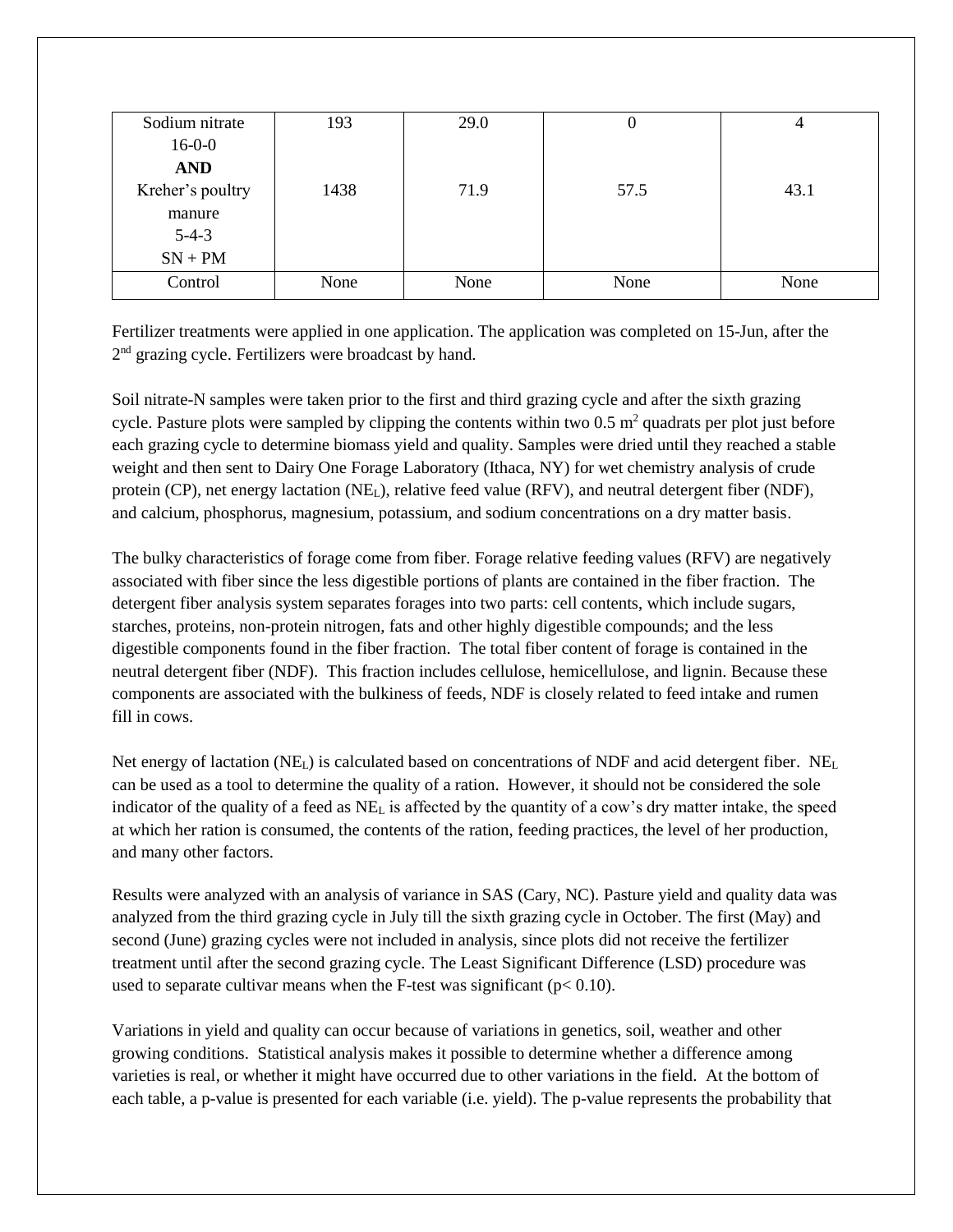there was an effect from the treatment. The lower the p-value, the greater the probability that the treatment had an effect on the variable (i.e. yield).

| Also at the bottom of each table, a LSD value is presented for each variable (i.e. | <b>Variety</b> | Yield         |
|------------------------------------------------------------------------------------|----------------|---------------|
| yield). Least Significant differences (LSD's) at the 10% level of probability are  | A              | $6.0^{\circ}$ |
| shown. Where the difference between two treatments within a column is equal to     | B              | $7.5*$        |
| or greater than the LSD value at the bottom of the column, you can be sure in 9    | C              | $90*$         |
| out of 10 chances that there is a real difference between the two varieties.       | LSD.           | 2.0           |

Treatments that were not significantly lower in performance than the highest value in a particular column are indicated with an asterisk. In this example, A is significantly different from C but not from B. The difference between A and B is equal to 1.5, which is less than the LSD value of 2.0. This means that these varieties did not differ in yield. The difference between A and C is equal to 3.0, which is greater than the LSD value of 2.0. This means that the yields of these varieties were significantly different from one another. The asterisk indicates that B was not significantly lower than the top yielding variety.

**Variety Yield**

## **RESULTS**

Throughout the growing season, temperature and precipitation varied compared to 30-year historical averages. May-August was wetter than normal, receiving 4.99 more inches of precipitation as compared to historical averages (Table 4). Temperatures in May-August were cooler than normal by an average of 1.1° F per month. The tail end of the season was dry and warm, with September and October receiving 2.11 fewer inches of rainfall than normal and being an average of 6.48° F warmer than usual per month. Overall, there were an accumulated 2580 Growing Degree Days (GDDs) from May to October, approximately 256 more than the historical average; however, much of the heat came at the end of the season.

| Alburgh, VT                       | <b>May</b> | June    | July    | <b>August</b> | <b>September</b> | <b>October</b> |
|-----------------------------------|------------|---------|---------|---------------|------------------|----------------|
| Average temperature $(^{\circ}F)$ | 55.7       | 65.4    | 68.7    | 67.7          | 64.4             | 57.4           |
| Departure from normal             | $-0.75$    | $-0.39$ | $-1.90$ | $-1.07$       | 3.76             | 9.20           |
|                                   |            |         |         |               |                  |                |
| Precipitation (inches)            | 4.10       | 5.60    | 4.90    | 5.50          | 1.80             | 3.30           |
| Departure from normal             | 0.68       | 1.95    | 0.73    | 1.63          | $-1.80$          | $-0.31$        |
|                                   |            |         |         |               |                  |                |
| Growing Degree Days (base 50°F)   | 245        | 468     | 580     | 553           | 447              | 287            |
| Departure from normal             | 47         | $-7$    | $-60$   | $-28$         | 129              | 175            |

**Table 4. Seasonal weather data collected in Alburgh, VT, 2017.**

Based on weather data from a Davis Instruments Vantage Pro2 with WeatherLink 80 logger. Historical averages are for 30 years of NOAA data (1981-2010) from Burlington, VT.

#### *Pasture yield and quality differences between fertilizer treatments*

The SN + PM treatment had the highest dry matter yield and had the greatest crude protein content; however, in spite of this advantage, the other two fertilizer treatments yielded statistically comparably (Table 5). Treatments also affected crude protein content, with the PM and SN + PM treatments being the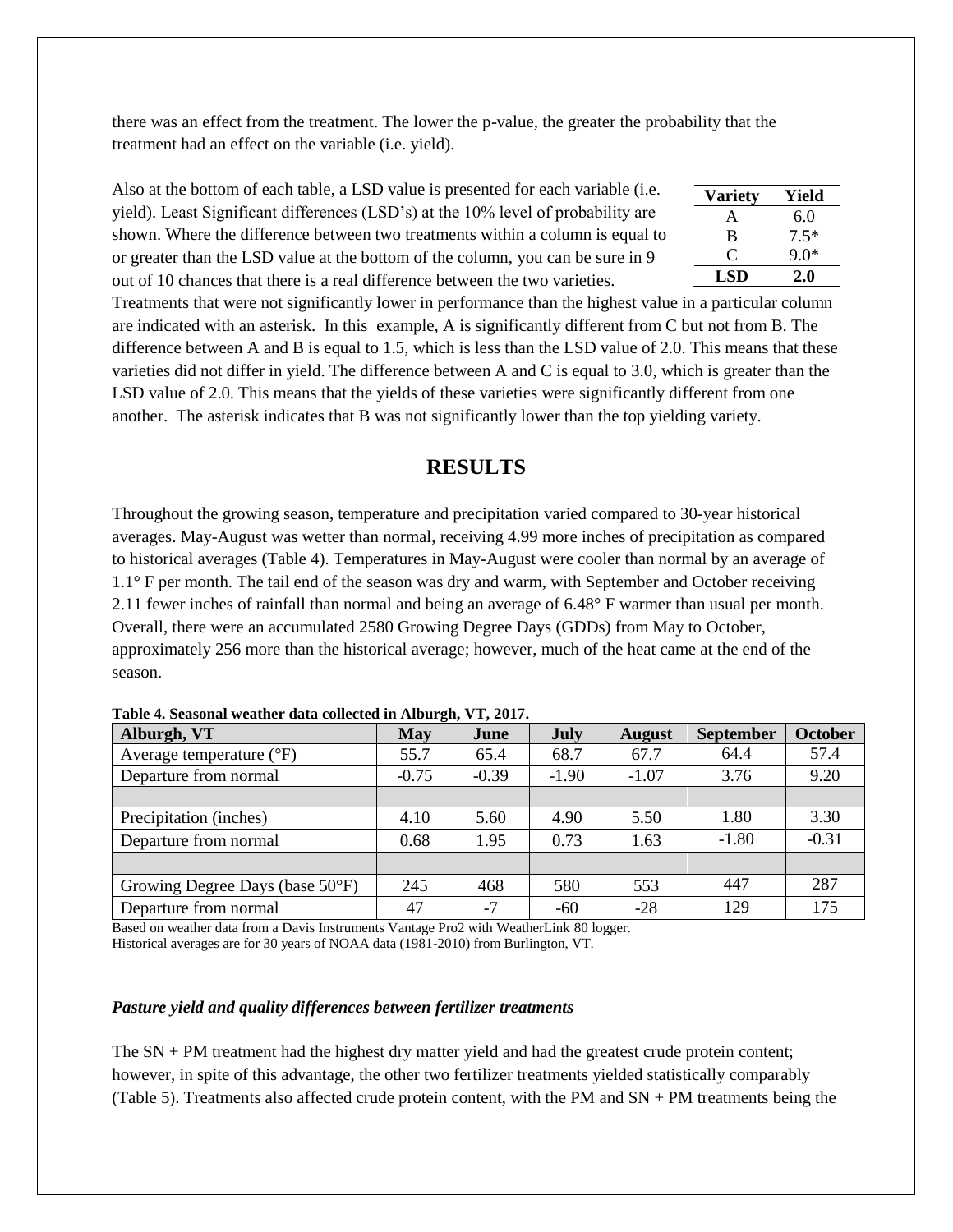top performers. No significant differences were seen between treatments for NDF, NEL, or RFV. Overall, adding additional fertility to the pasture increased yield by an average 268 lbs ac<sup>-1</sup> per grazing cycle.

| <b>Treatment</b>  | <b>Yield</b>                  | Crude protein | <b>NDF</b> | $NE_{L}$    | <b>RFV</b> |
|-------------------|-------------------------------|---------------|------------|-------------|------------|
|                   | $\text{lbs}$ ac <sup>-1</sup> | % of DM       | % of DM    | Mcal $lb-1$ |            |
| <b>SN</b>         | $1032*$                       | 16.8          | 53.1       | 0.605       | 113        |
| $SN + PM$         | 1180                          | $18.4*$       | 51.6       | 0.616       | 116        |
| <b>PM</b>         | 1080*                         | 18.5          | 51.0       | 0.620       | 118        |
| <b>Control</b>    | 829                           | 16.2          | 52.4       | 0.592       | 114        |
| <i>p</i> -value   | 0.005                         | 0.001         | 0.208      | 0.123       | 0.373      |
| <b>LSD</b>        | 158                           | 1.09          | <b>NS</b>  | <b>NS</b>   | <b>NS</b>  |
| <b>Trial mean</b> | 1030                          | 17.5          | 52.0       | 0.608       | 115        |

**Table 5. Fertilizer treatment effect on pasture yield and quality from July – October, post-fertility application on 15-Jun, St. Albans, VT, 2017.**

\*Treatments marked with an asterisk were not statistically different than the top performing treatment shown in **bold** (p=0.10).  $NS$  – There was no statistical difference between treatments in a particular column (p=0.10).

The PM treatment was among the top performers for calcium and P content in pasture (Table 6). The SN + PM treatment performed comparably for P. All three fertilizer treatments outperformed the control for K content. No significant differences were seen between treatments for magnesium or sodium content in pasture.

**Table 6. Fertilizer treatment effect on pasture nutrient quality from July – October, post-fertility application on 15-Jun, St. Albans, VT, 2017.**

| <b>Treatment</b>  | Calcium  | <b>Phosphorus</b> | <b>Magnesium</b> | <b>Potassium</b> | Sodium    |
|-------------------|----------|-------------------|------------------|------------------|-----------|
|                   | % of DM  | % of DM           | % of DM          | % of DM          | % of DM   |
| <b>SN</b>         | 0.561    | 0.412             | 0.242            | $2.46*$          | 0.042     |
| $SN + PM$         | 0.515    | $0.431*$          | 0.235            | 2.63             | 0.037     |
| <b>PM</b>         | 0.561    | 0.441             | 0.249            | $2.57*$          | 0.028     |
| <b>Control</b>    | $0.550*$ | 0.388             | 0.245            | 2.38             | 0.025     |
| <i>p</i> -value   | 0.101    | 0.006             | 0.633            | 0.092            | 0.179     |
| <b>LSD</b>        | 0.035    | 0.026             | <b>NS</b>        | 0.183            | <b>NS</b> |
| <b>Trial mean</b> | 0.537    | 0.417             | 0.243            | 2.51             | 0.033     |

\*Treatments marked with an asterisk were not statistically different than the top performing treatment shown in **bold** (p=0.10).  $NS$  – There was no statistical difference between treatments in a particular column ( $p=0.10$ ).

The starting grazing height and post-grazing height of the pasture was statistically similar between the treatments (Table 7). However SN and SN + PM showed the greatest height difference between pre- and post-grazing. This may indicate that cows preferred the treatments with the SN or it may indicate that overall, these treatments had more additional forage to graze.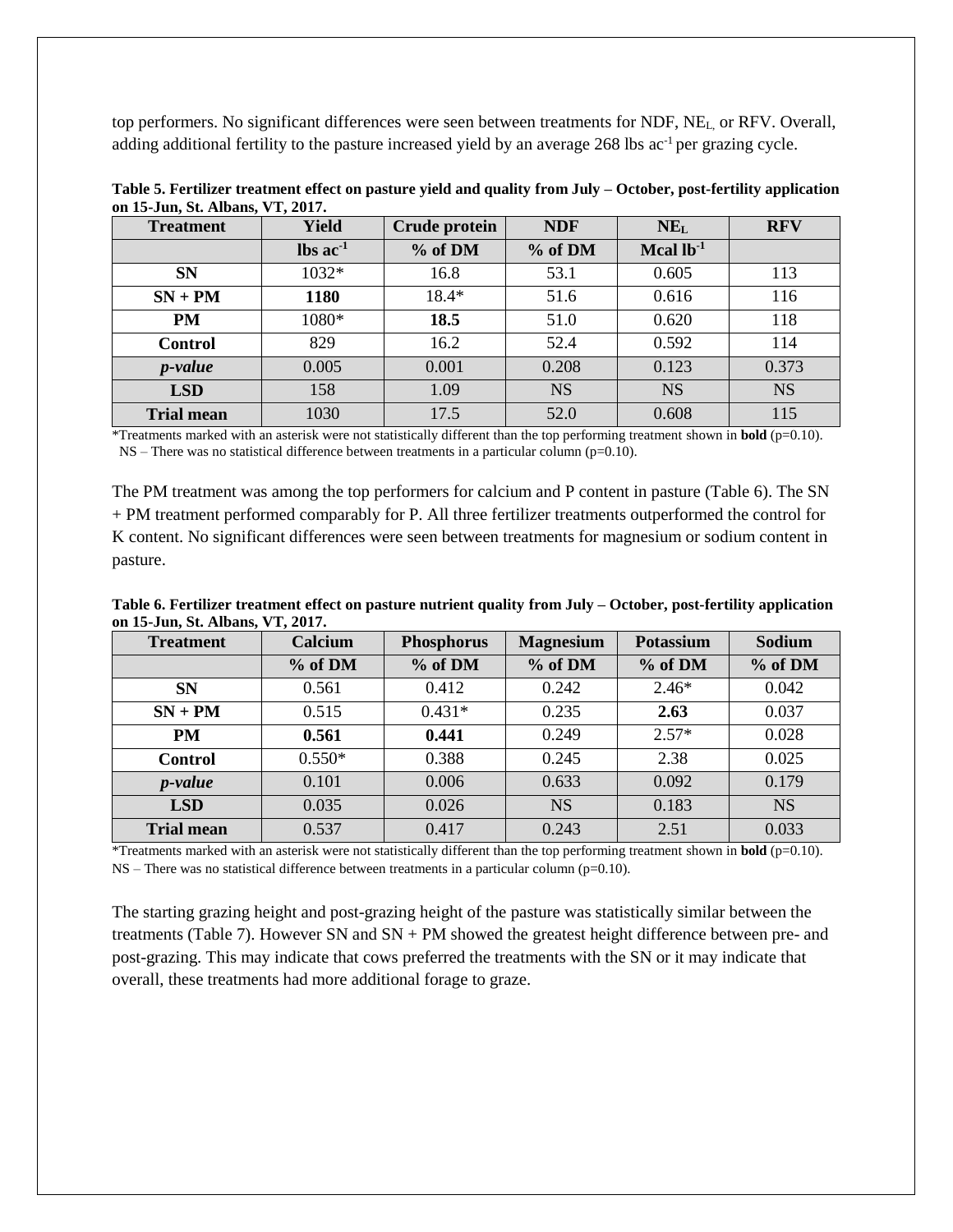| . .<br><b>Treatment</b> | Pre-grazing height | Post-grazing height | Pre-post height |
|-------------------------|--------------------|---------------------|-----------------|
|                         |                    |                     | difference      |
|                         | inches             | inches              | inches          |
| <b>SN</b>               | 13.1               | 6.76                | $5.47*$         |
| $SN + PM$               | 14.0               | 6.84                | 6.88            |
| <b>PM</b>               | 12.4               | 7.42                | 4.49            |
| <b>Control</b>          | 12.4               | 6.33                | 4.98            |
| <i>p</i> -value         | 0.154              | 0.603               | 0.079           |
| <b>LSD</b>              | <b>NS</b>          | <b>NS</b>           | 1.57            |
| <b>Trial mean</b>       | 13.0               | 6.84                | 5.45            |

**Table 7. Fertilizer treatment effect on height to which pasture was grazed from July – October, post-fertility application on 15-Jun, St. Albans, VT, 2017.**

\*Treatments marked with an asterisk were not statistically different than the top performing treatment shown in **bold** (p=0.10).  $NS$  – There was no statistical difference between treatments in a particular column (p=0.10).

#### *Pasture yield and quality differences between grazing cycles*

Greatest pasture yields occurred July – September; however, greatest pasture quality (CP, NDF, NE<sub>L</sub> RFV) generally occurred in October (Table 8). Interestingly, the CP concentrations were highest in July reflecting the additional fertility added through the SN and PM. Thus, it would seem that the benefit of these fertility sources is seen most immediately by their effect on protein.

| Cycle             | <b>Yield</b>                  | <b>Crude protein</b> | <b>NDF</b> | $NE_{L}$       | <b>RFV</b> |
|-------------------|-------------------------------|----------------------|------------|----------------|------------|
|                   | $\text{lbs}$ ac <sup>-1</sup> | % of DM              | % of DM    | Mcal $lb^{-1}$ |            |
| <b>July</b>       | 1150*                         | 20.2                 | 51.4       | 0.601          | 116        |
| <b>August</b>     | 1180                          | 14.4                 | 53.6       | 0.602          | 112        |
| <b>September</b>  | 1140*                         | 16.0                 | 54.1       | 0.598          | 111        |
| <b>October</b>    | 644                           | $19.3*$              | 49.2       | 0.633          | 122        |
| <i>p</i> -value   | < 0.0001                      | < 0.0001             | < 0.0001   | 0.024          | 0.003      |
| <b>LSD</b>        | 158                           | 1.09                 | 1.68       | 0.021          | 5.42       |
| <b>Trial mean</b> | 1030                          | 17.5                 | 52.0       | 0.608          | 115        |

**Table 8. Grazing cycle effect on pasture yield and quality, St. Albans, VT, 2017.**

\*Treatments marked with an asterisk were not statistically different than the top performing treatment shown in **bold** (p=0.10).

Generally, greatest pasture nutrient content (calcium, phosphorus, magnesium, and potassium) also occurred in October (Table 9).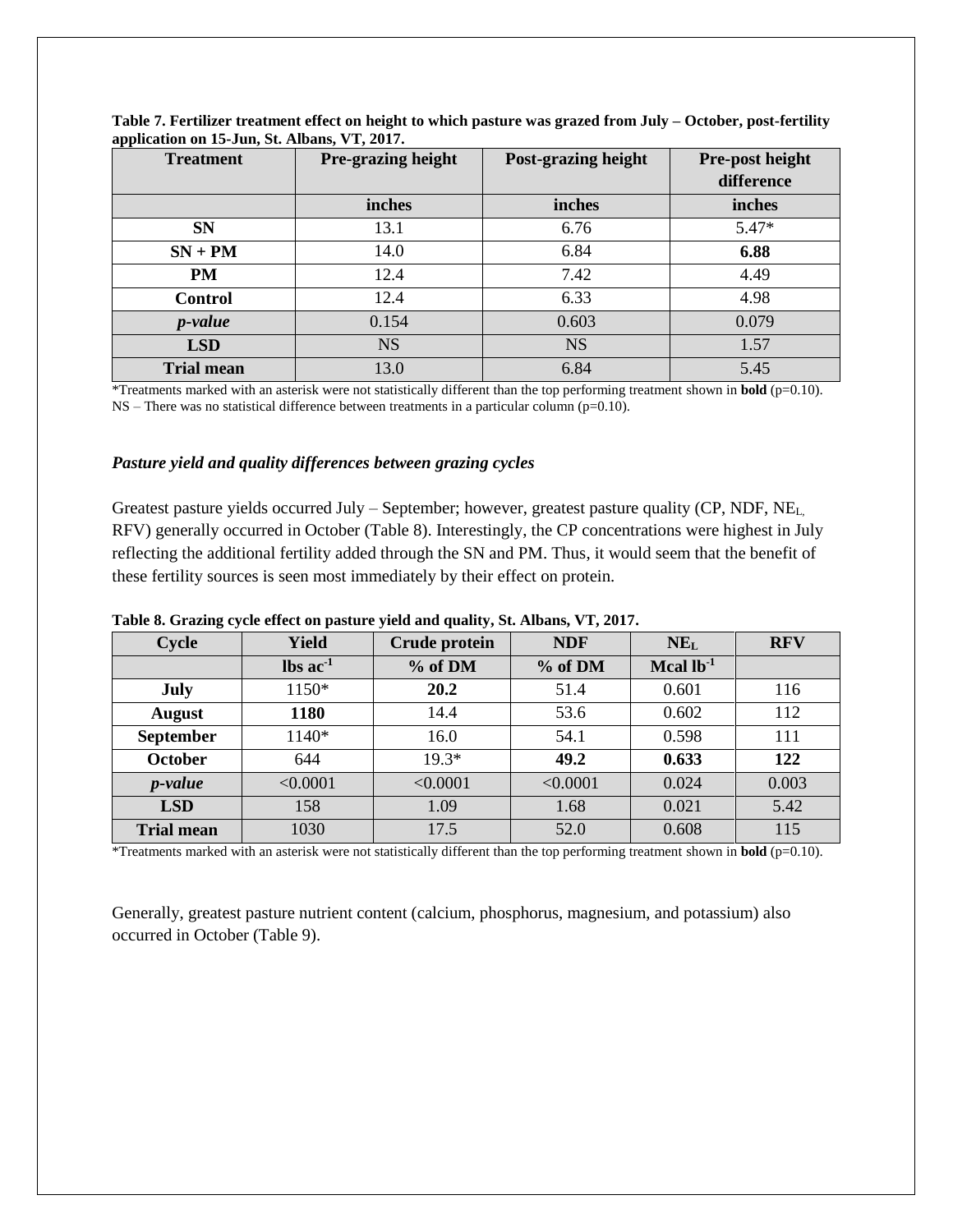| Cycle             | Calcium | <b>Phosphorus</b> | <b>Magnesium</b> | <b>Potassium</b> | <b>Sodium</b> |
|-------------------|---------|-------------------|------------------|------------------|---------------|
|                   | % of DM | % of DM           | % of DM          | $%$ of DM        | % of DM       |
| <b>July</b>       | 0.523   | 0.380             | 0.218            | 2.50             | 0.072         |
| <b>August</b>     | 0.534   | 0.330             | 0.203            | 2.24             | 0.02328       |
| <b>September</b>  | 0.503   | 0.418             | $0.269*$         | 2.41             | 0.016         |
| <b>October</b>    | 0.585   | 0.543             | 0.281            | 2.89             | 0.021         |
| <i>p</i> -value   | 0.0021  | < 0.0001          | < 0.0001         | < 0.0001         | < 0.0001      |
| <b>LSD</b>        | 0.035   | 0.026             | 0.018            | 0.183            | 0.014         |
| <b>Trial mean</b> | 0.537   | 0.417             | 0.243            | 2.51             | 0.033         |



\*Treatments marked with an asterisk were not statistically different than the top performing treatment shown in **bold** (p=0.10).

The tallest pasture, both pre-grazing and post-grazing was generally seen in July and cows grazed down the pasture by the greatest height in July, in comparison with other graze times during the season (Table 10).

| <b>Cycle</b>      | Pre-grazing height | Post-grazing height | Pre-post height<br>difference |
|-------------------|--------------------|---------------------|-------------------------------|
|                   | inches             | inches              | inches                        |
| July              | $14.8*$            | 7.81                | 6.96                          |
| August            | 15.1               | ---                 | ---                           |
| September         | 11.5               | 6.62                | 4.90                          |
| <b>October</b>    | 10.6               | 6.08                | 4.50                          |
| $p-value$         | < 0.0001           | 0.050               | 0.009                         |
| <b>LSD</b>        | 1.27               | 1.17                | 1.36                          |
| <b>Trial mean</b> | 13.0               | 6.84                | 5.45                          |

**Table 10. Grazing cycle effect on height to which pasture was grazed, St. Albans, VT, 2017.**

\*Treatments marked with an asterisk were not statistically different than the top performing treatment shown in **bold** (p=0.10).

#### *Pasture yield and quality impact from the interaction of fertilizer treatment and grazing cycle*

There was no significant treatment by grazing cycle interaction for yield indicating that the treatments performed similarly regardless of grazing cycle. There was a treatment by grazing cycle interaction for CP and NEL (Figure 1, 2).

Overall, the control treatment had the lowest CP and NE<sup>L</sup> in July and August. However, as the season progressed the CP and NE<sup>L</sup> were similar to the levels found in the fertility treatments. This likely indicates that the fertility treatments had the largest impact on CP just following the application of the treatments.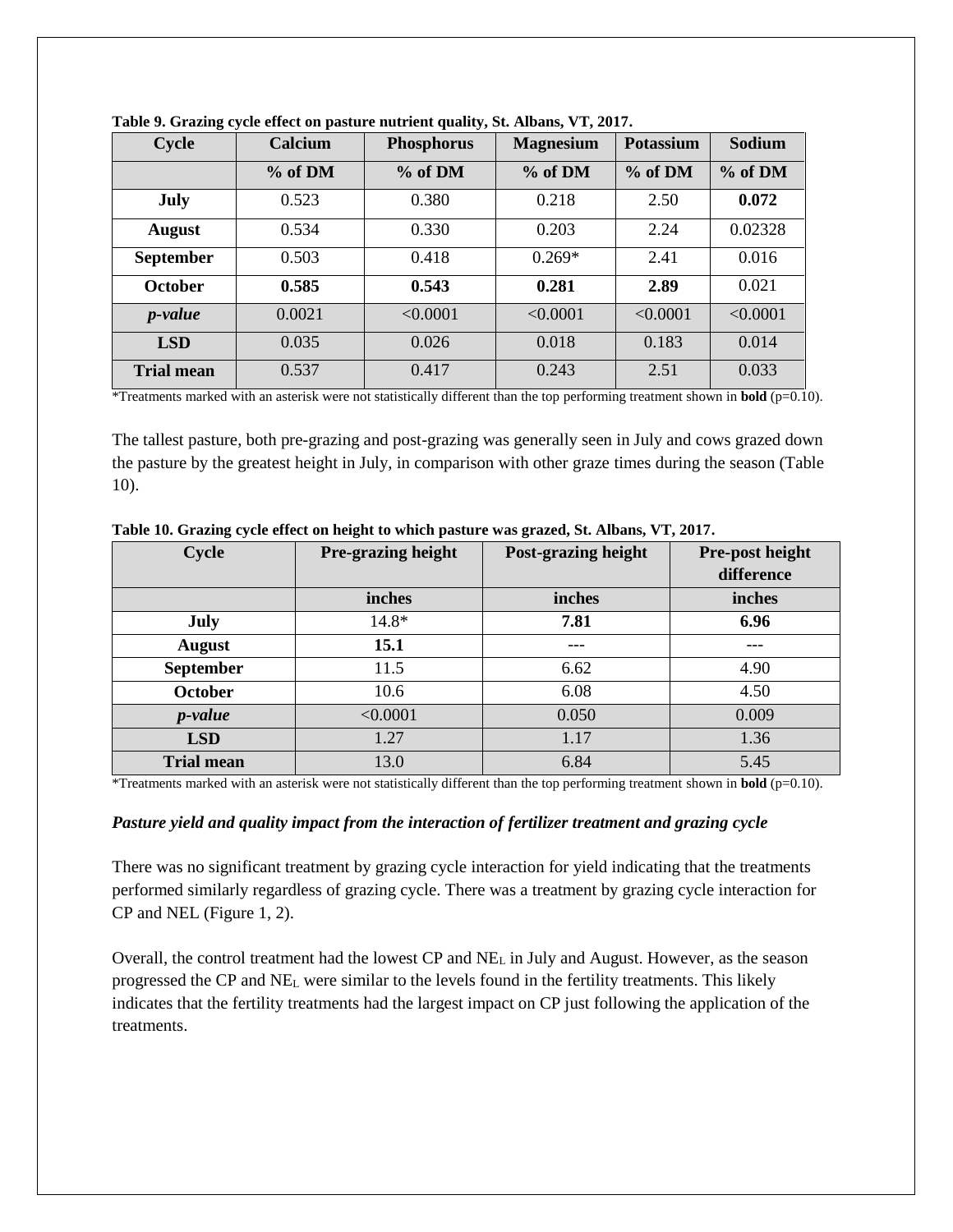

Figure 1. The effect of fertilizer treatment and grazing cycle on crude protein (p=0.0005), **St. Albans, VT, 2017.** 



**Figure 2. The effect of fertilizer treatment and grazing cycle on NE<sup>L</sup> (p=0.067), St. Albans, VT, 2017.**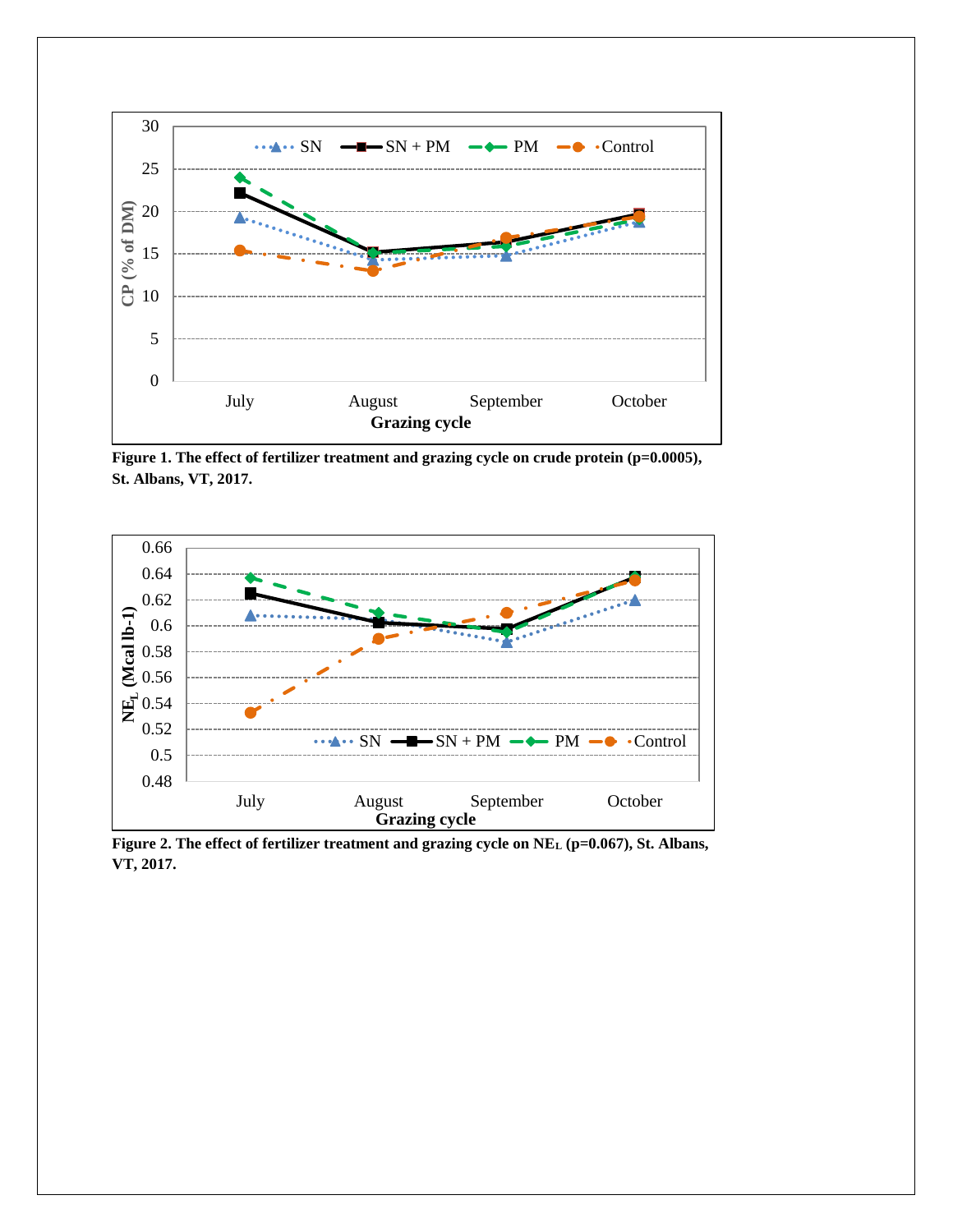### *Pasture yield and quality differences between fertilizer treatments, within grazing cycles*

There were no significant yield differences between fertilizer treatments within any of the grazing cycles (Table 11).

| <b>Treatment</b>  | July                        | <b>August</b> | <b>September</b> | October   |
|-------------------|-----------------------------|---------------|------------------|-----------|
|                   | Yield, lbs ac <sup>-1</sup> |               |                  |           |
| <b>SN</b>         | 1190                        | 1130          | 1120             | 691       |
| $SN + PM$         | 1390                        | 1360          | 1210             | 761       |
| <b>PM</b>         | 1090                        | 1260          | 1320             | 659       |
| <b>Control</b>    | 957                         | 992           | 900              | 465       |
| <i>p</i> -value   | 0.260                       | 0.423         | 0.130            | 0.267     |
| <b>LSD</b>        | <b>NS</b>                   | <b>NS</b>     | <b>NS</b>        | <b>NS</b> |
| <b>Trial mean</b> | 1150                        | 1180          | 1140             | 644       |

**Table 11. Fertilizer treatment effect on pasture yield during each of the grazing cycles, no significant differences, St. Albans, VT, 2017.** 

 $NS$  – There was no statistical difference between treatments in a particular column (p=0.10).

There were significant quality differences between fertilizer treatments within the July and August grazing. There were no significant quality differences between fertilizer treatments within the September or October grazing.

For the July grazing cycle, the PM fertilizer treatments significantly increased CP, P, and K content in the pasture compared to the other treatments (Table 12).

| grazing cycle, St. Albans, VT, 2017. |                      |                   |                  |  |
|--------------------------------------|----------------------|-------------------|------------------|--|
| <b>Treatment</b>                     | <b>Crude protein</b> | <b>Phosphorus</b> | <b>Potassium</b> |  |
|                                      | % of DM              | % of DM           | % of DM          |  |
| <b>SN</b>                            | 19.3                 | 0.348             | 2.39             |  |
| $SN + PM$                            | $22.2*$              | $0.415*$          | $2.66*$          |  |
| PM                                   | 24.0                 | 0.443             | 2.82             |  |
| <b>Control</b>                       | 15.4                 | 0.315             | 2.15             |  |
| <i>p</i> -value                      | < 0.0001             | 0.0007            | 0.0212           |  |
| <b>LSD</b>                           | 2.00                 | 0.0421            | 0.337            |  |
| Trial mean                           | 20.2                 | 0.380             | 2.50             |  |

**Table 12. Fertilizer treatment effect on pasture quality during the July grazing cycle, St. Albans, VT, 2017.** 

\*Treatments marked with an asterisk were not statistically different than the top performing treatment shown in **bold** (p=0.10).

For the August grazing, the fertilizer treatments outperformed the control for the CP content in the pasture (Table 13).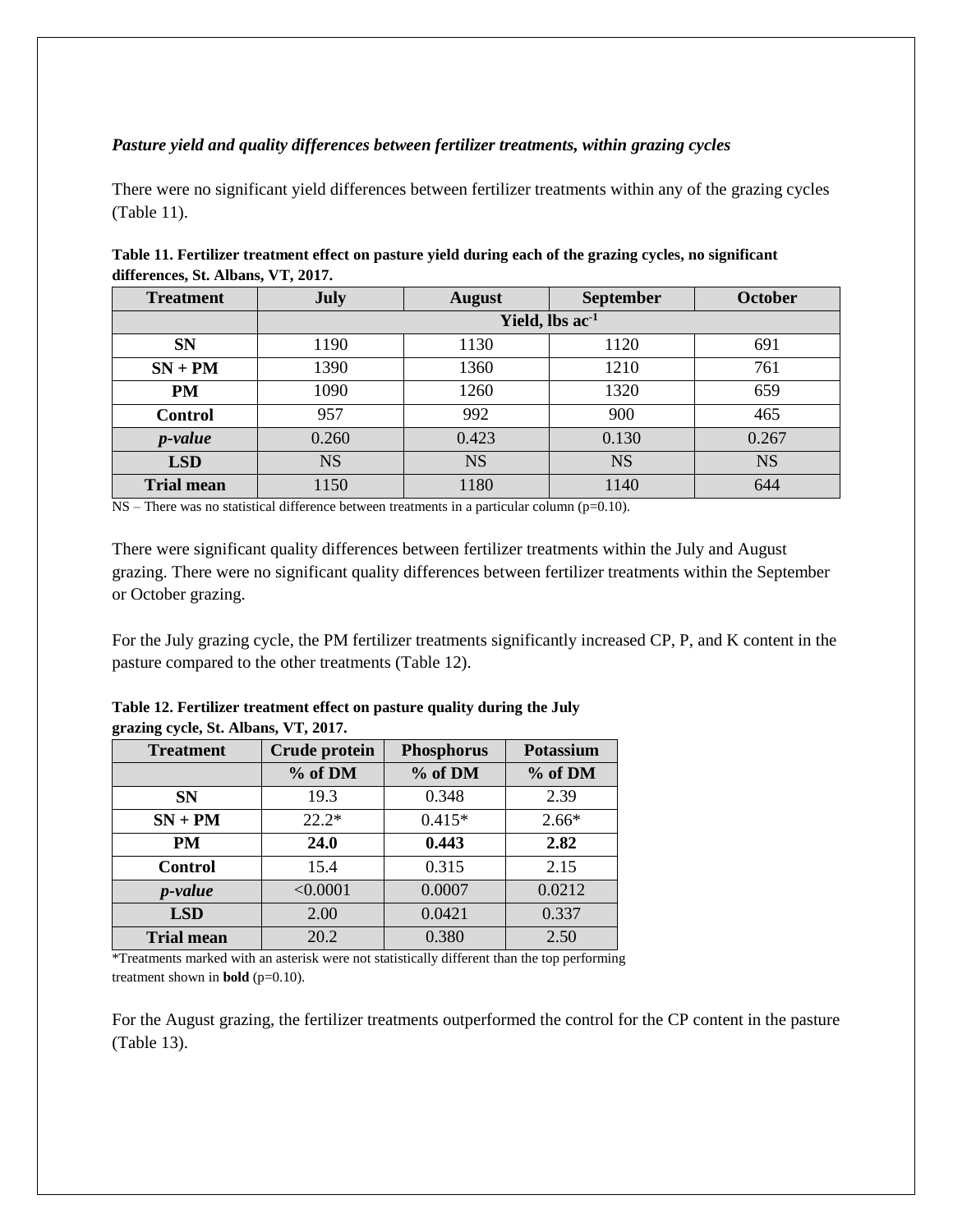| <b>Treatment</b>  | <b>Crude</b><br>protein |  |
|-------------------|-------------------------|--|
|                   | % of DM                 |  |
| <b>SN</b>         | $14.3*$                 |  |
| $SN + PM$         | 15.2                    |  |
| PM                | $15.1*$                 |  |
| <b>Control</b>    | 13.0                    |  |
| <i>p</i> -value   | 0.062                   |  |
| <b>LSD</b>        | 1.41                    |  |
| <b>Trial mean</b> | 14.4                    |  |

**Table 13. Fertilizer treatment effect on crude protein content in pasture during the August grazing cycle, St. Albans, VT, 2017.** 

\*Treatments marked with an asterisk were not statistically different than the top performing treatment shown in **bold** ( $p=0.10$ ).

## **DISCUSSION**

The crop nutrient recommendations based on the soil test appear in Table 14. In general, the highest amount of N applied came from the  $SN + PM$  treatment. It makes sense that this combined treatment would likely provide a yield and quality boost to the pasture. However, it should be noted that although the PM application contained 72 lbs  $ac^{-1}$  of actual N, only roughly one third of that total would be plant available in the first year. Overall, it was clear that adding fertility to pastures could boost both yield and protein of the pasture. Protein increases appeared to occur within the first few months following application where yield benefits were seen for 4 months following applications. A total yield increase of 1075 lbs ac-1 per year was observed by adding fertility.

Timing within the season also affected yield and quality, with the October grazing generally having the best quality while July-September had the highest yields. High quality in October could be related to growth stage at grazing or cooler weather present during that month. When examining specific grazing cycles, there was a significant, positive effect from fertilizer treatments on pasture quality during the July and August grazing cycles, which was probably in response to the fertilizers having just been applied on 15-Jun.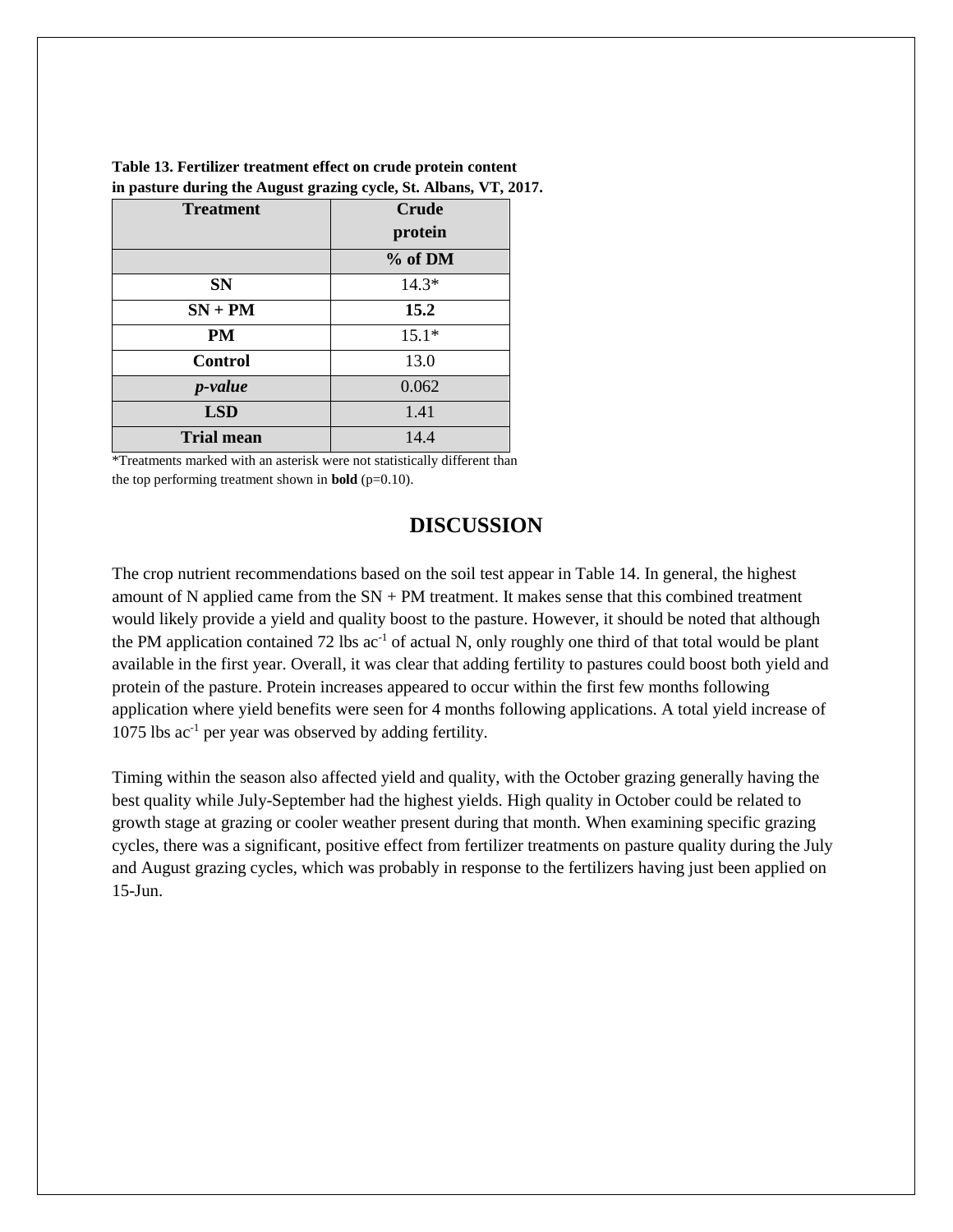|                           |                                   | <b>Nitrogen</b>               | <b>Phosphorus</b>             | <b>Potassium</b>              |
|---------------------------|-----------------------------------|-------------------------------|-------------------------------|-------------------------------|
|                           |                                   | $\text{lbs}$ ac <sup>-1</sup> | $\text{lbs}$ ac <sup>-1</sup> | $\text{lbs}$ ac <sup>-1</sup> |
| Soil test                 | <b>Pasture, intensive grazing</b> | 100                           | 35                            | 180                           |
| recommendation            |                                   |                               |                               |                               |
|                           |                                   |                               |                               |                               |
| <b>Nutrients supplied</b> | <b>SN</b> treatment               | 29.0                          | $\overline{0}$                | $\overline{4}$                |
| <b>Nutrient balance</b>   | <b>SN</b> treatment               | $-71.0$                       | $-35$                         | $-176$                        |
|                           |                                   |                               |                               |                               |
| <b>Nutrients supplied</b> | <b>PM</b> treatment               | 71.9                          | 57.5                          | 43.1                          |
| <b>Nutrient balance</b>   | <b>PM</b> treatment               | $-28.1$                       | $+22.5$                       | $-136.9$                      |
|                           |                                   |                               |                               |                               |
| <b>Nutrients supplied</b> | $SN + PM$ treatment               | 100.9                         | 57.5                          | 47.1                          |
| <b>Nutrient balance</b>   | $SN + PM$ treatment               | $+0.9$                        | $+22.5$                       | $-132.9$                      |

**Table 14. Nutrient balance from the sodium nitrate treatment, St. Albans, VT, 2017.** 

Note: A negative number indicates a nutrient deficiency.

With pelletized PM priced at  $$0.25$  lb<sup>-1</sup> and SN priced at  $$0.53$  lb<sup>-1</sup>, the price to fertilize per acre is listed in Table 15. The cost per pound of applied N is  $$3.53$  for SN,  $$5.00$  for PM, and  $$4.58$  for SN + PM. Some of these fertilizer treatments may be feasible for pasture-based dairy farmers, however, one also needs to consider the amount of time taken to apply the fertilizer and one would want to verify the potential benefit of the application.

| <b>Treatment</b>                   | <b>Product applied</b>        | Cost    |
|------------------------------------|-------------------------------|---------|
|                                    | $\text{lbs}$ ac <sup>-1</sup> | $$ac-1$ |
| Sodium nitrate (SN) 15-0-2         | 193                           | 102     |
| Kreher's poultry manure (PM) 5-4-3 | 1438                          | 360     |
| Sodium nitrate (SN) 15-0-2         | 193                           | 462     |
| <b>AND</b>                         |                               |         |
| Kreher's poultry manure (PM) 5-4-3 | 1438                          |         |

**Table 15. Costs for each fertilizer treatment, St. Albans, Vermont, 2016.** 

These results only represent one year of data at one location. This trial aimed to evaluate improving pasture productivity by targeting soil fertility, while avoiding an over-application of P. The cost of purchased N sources in organic systems may outweigh the benefit realized from the application. In this study, a small increase was seen in yield and quality compared to no additional N amendments (outside of farm manure). The most cost effective way to improve pasture yields and reduce N requirements of pasture is to maintain legumes in the pasture mix. More research is needed to evaluate best fertility management strategies for this situation.